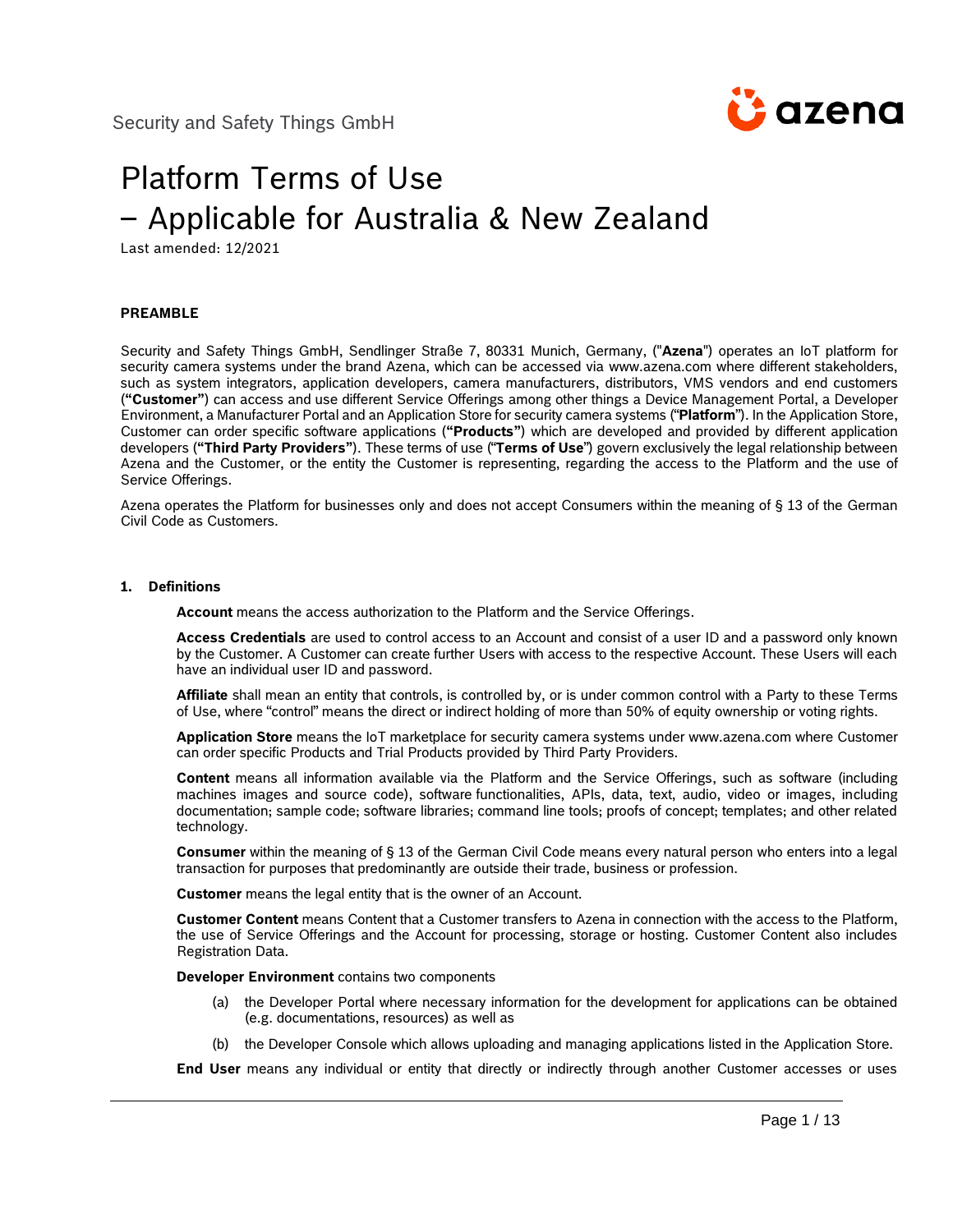Customer Content. The term "End User" does not include individuals or entities when they are accessing or using the Platform and the Service Offerings or any Content under their own Account. In this case the individual or entity is considered as a Customer.

**Device Management Portal** means the environment in which devices can be administered, supervised and operated (e.g. camera health monitoring, organizing of cameras, and management of applications).

**Listing** means the offering of a Product via the Application Store.

**Manufacturer Portal** means the environment where information about Azena's Operating System is made available. This comprises general information about the technology and requirements, version releases and other technical documentation to support the Azena Operating System onto devices.

**Ordering/ Subscription** means the agreement entered into via the Application Store regarding a specific Product.

**Platform** means the Azena Ecosystem under [www.azena.com](file://///grb1fs01/commcls$/Bayer/SAST/App%20Store/Nutzungsbedingungen/Revision%20November%202021/www.azena.com)

**Product** means any software, software functionality, service or other product that is made available via the Application Store for Ordering.

**Product Fee** means the fee, if any, defined by the Third Party Provider, associated with the Ordering of a Product via the Application Store.

**Provider** means the respective provider of a Product and the contractual partner of the Customer with regard to Ordering via the Application Store.

**Service Offerings** means the services and functionalities accessible through the Platform among other things the Device Management Portal, the Developer Environment, the Manufacturer Portal, the Application Store and information, products or services provided by Azena under these Terms of Use. Service Offerings do not include Products and Third Party Content governed by separate Terms of Use.

**Support** means any helpline, professional and/or maintenance service, among other things consulting services or removal of defects.

**Supported Countries** means the listed countries under: [https://support.azena.com/hc/en-](https://support.azena.com/hc/en-us/articles/360043913854-Which-countries-are-currently-supported-)

[us/articles/360043913854-Which-countries-are-currently-supported-,](https://support.azena.com/hc/en-us/articles/360043913854-Which-countries-are-currently-supported-) where Customer can have full access to the Platform and its Service Offerings.

**Third Party Content** means Content made available to Customer by a third party other than Azena on the Platform or in conjunction with the Products. Third Party Content includes Products offered by Third Party Provider via the Application Store.

**Third Party Provider** means a third party other than Azena that provides Content on the Platform under its own name and own Account.

**Trial Products** means Products that can be tested for a Trial Period as further detailed out in Section 7.

**User** means any individual or legal entity with Access Credentials under an Account of the Customer.

#### **2. Scope of Terms of Use**

- 2.1 Azena provides access to the Platform and use of the Service Offerings exclusively on the basis of these Terms of Use.
- 2.2 Individual, representing the Customer when entering into this agreement, warrant to Azena, that they are lawfully able and have the capacity to enter into contracts (e.g. he is not a minor) and that they have legal authority, permission, resolution or power of attorney to bind the Customer. The representative further warrants, that the Customer is duly organized, validly existing and in good standing under the laws of the country in which it is organized or incorporated.
- 2.3 Any other provisions, in particular any general terms and conditions of the Customer, shall not be effective.
- 2.4 Contractual declarations and notifications to be given by the Customer after execution of an agreement (such as setting of deadlines, notification of defects, and declaration of withdrawal or reduction) must be provided in writing (e.g. email, letter) to be effective.
- 2.5 Individual contracts concluded with the Customer (including collateral agreements, addenda and amendments) in a specific case shall without exception take precedence over these Terms of Use. A written contract or written confirmation from Azena is required for the content of such agreements to be valid.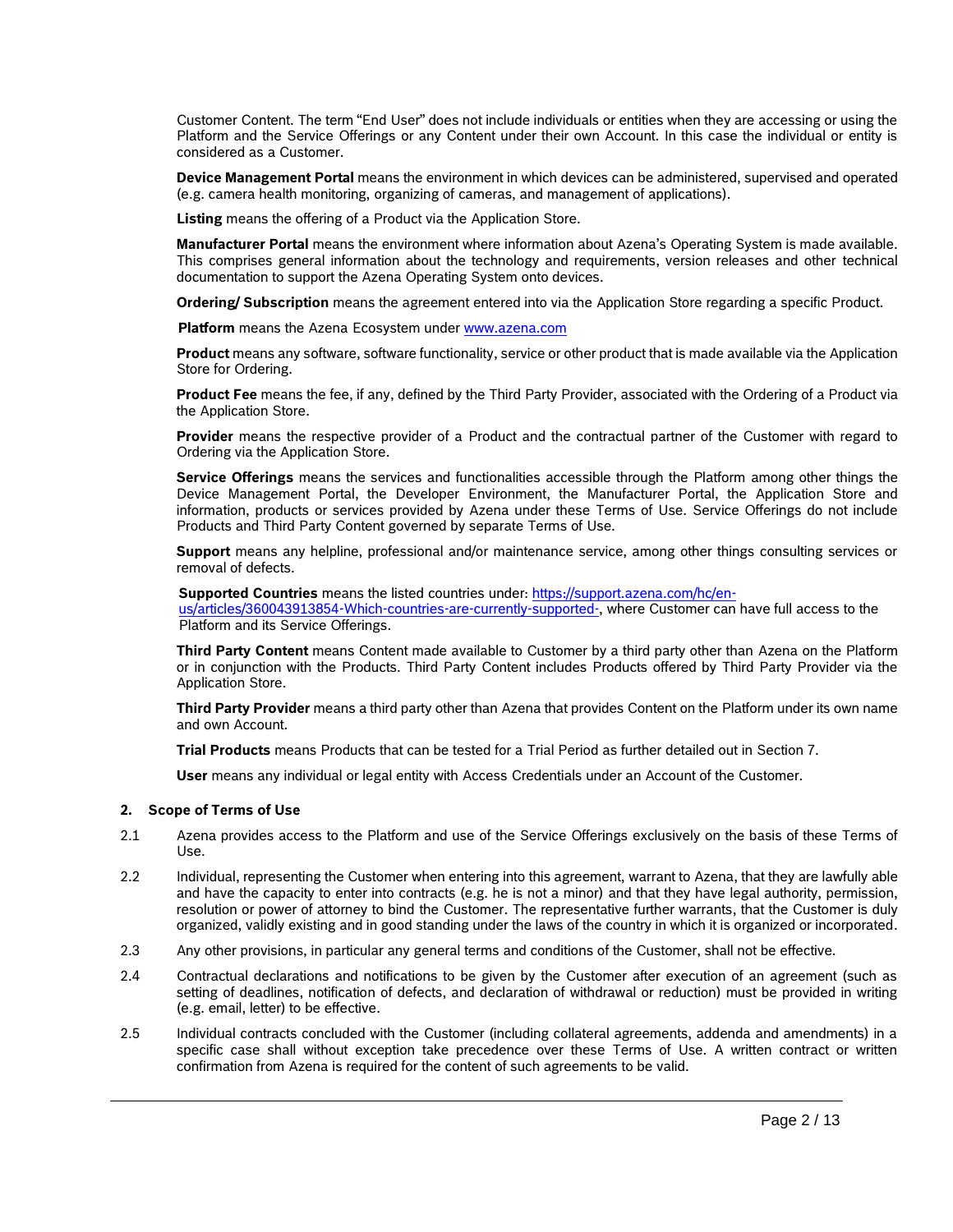- 2.6 Azena is entitled to commission any service from third parties (including affiliates of Azena) acting as subcontractors.
- 2.7 The Listing of Products by a Third Party Provider in the Application Store is not in the scope within these Terms of Use and requires the acceptance of the document titled Additional Conditions for Third Party Providers under https://www.azena.com/terms

# **3. Compliance with Laws and Regulations**

- 3.1 Customer may access the Platform and use the Service Offerings in accordance with these Terms of Use.
- 3.2 Customers' access to the Platform and the use of the Service Offerings must comply with all applicable laws, including copyright or trademark laws, antitrust and competition laws, export control laws, data protection laws, or other laws in any applicable jurisdiction and does not conflict with any agreement that the Customer has signed with a third party. Customer is responsible for making sure that its access to the Platform and the use of Service Offerings is in compliance with the applicable laws and regulations.
- 3.3 Customers´ access to the Platform and the use of the Service Offerings must comply with the principles of the UN Global Compact Initiative relating basically to the protection of international human rights, the right to collective bargaining, the abolition of forced labor and child labor, the elimination of discrimination when personnel is engaged and employed, the responsibility for the environment and the prevention of corruption. Further information on the UN Global Compact Initiative is available at: [https://www.unglobalcompact.org/what-is-gc/mission/principles.](https://www.unglobalcompact.org/what-is-gc/mission/principles)

# **4. Service Offerings**

- 4.1 Full access to the Platform and its Service Offerings is only available in the following Supported Countries: https://support.azena.com/hc/en-us/articles/360043913854-Which-countries-are-currently-supported-. Customer understands and agrees that any user of Costumer's product has to be located in a Supported Country, in order to register and get full access to the Platform and its Service Offerings. Without full access to the Platform and its Service Offerings, Customer can only use the Service Offerings in a limited way.
- 4.2 The access to the Platform and its Service Offerings requires a Registration (as defined in Section 5). Registration is only possible if the Customer is located in a Supported Country at the time of their Registration.
- 4.3 The Platform is a platform with various Service Offerings via which a Customer can, inter-alia, get support for the development and the publication of applications, manage their devices and deploy applications to their devices. The functionalities depend on the role under which the Customer is registered ("Developer", "Integrator" or "Device Manufacturer").
- 4.4 Third Party Content is made available to the Customer by any Third Party Provider and may be used by Customer at Customer's own choice, in particular when Ordering Products via the Application Store. Third Party Providers offer Third Party Content in their own name and on their own Account. Third Party Content may be governed by separate terms and conditions which may include separate fees and charges.
- 4.5 As far as the Platform and the Service Offerings are provided free of charge, they are provided on an "as is" basis. Therefore, subject to clause 15.1 below and the maximum extent permitted by law, there are no warranties and there is no right to access or use the Platform and the Service Offerings without interruption. Azena does not and cannot warrant that the access to the Platform and the use of Service Offerings will not be impaired by downtime, maintenance activities, further developments, updates and upgrades or malfunctions. Azena will use reasonable efforts to ensure that the Platform and the Service Offerings are as user-friendly as possible. Technical malfunctions (e.g. interruption in the electricity supply, hardware and software errors, and technical problems in the data lines) also can, however, give rise to temporary restrictions or interruptions.
- <span id="page-2-0"></span>4.6 Azena shall store and regularly back up Customer Content for the duration of these Terms of Use. The Customer is solely responsible for compliance with mandatory record retention periods for financial accounting and tax purposes.

#### **5. Account, Users and Notices**

- 5.1 In order to access the Platform and use the Service Offerings Customer must provide certain information required by Azena to open an Account ("**Registration**").
- 5.2 The data requested by Azena at the time of Registration must be stated completely and correctly, e.g. company name,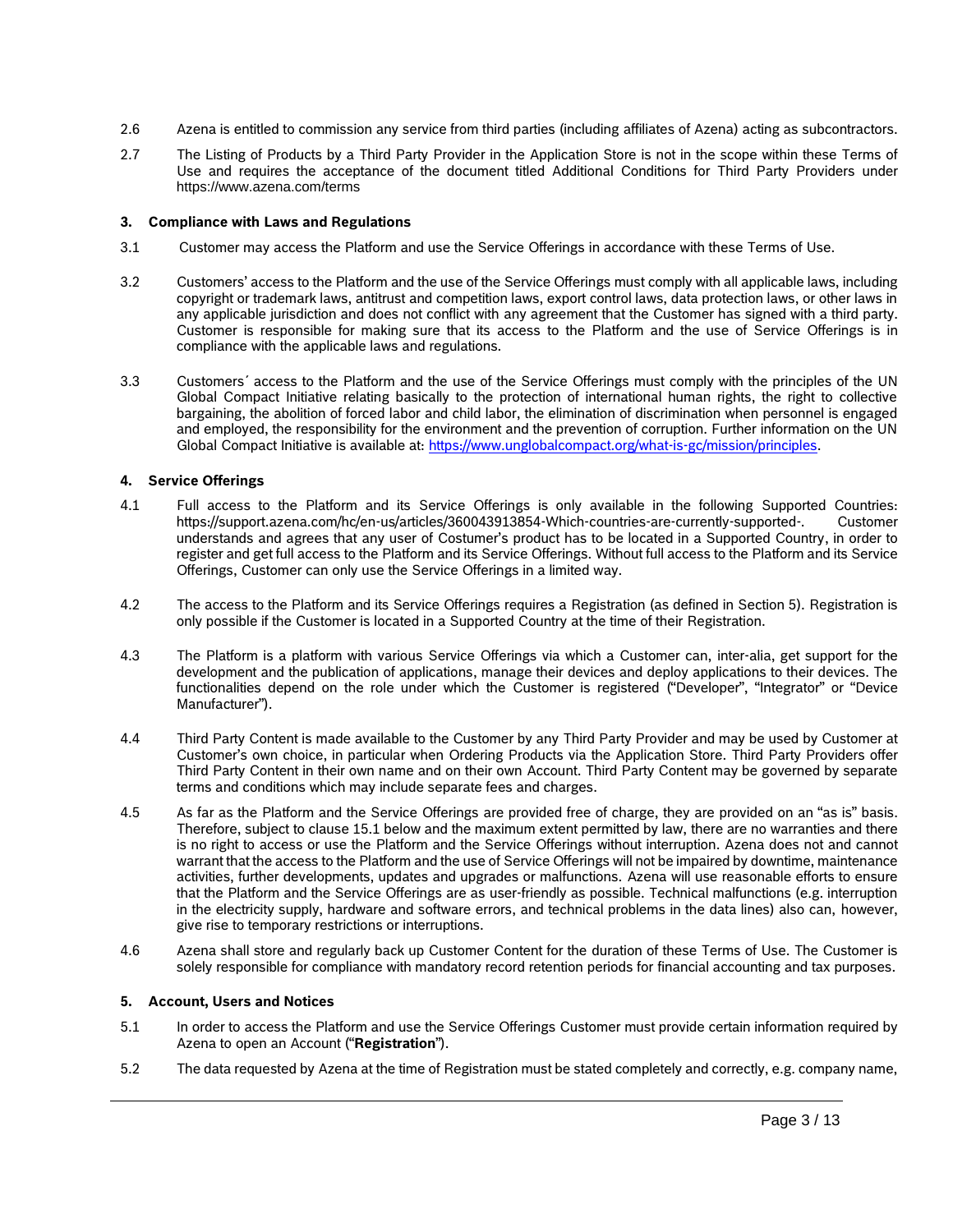current address, valid indirect tax identification number (e.g. EU: VAT-Identification number, Australia: ABN etc.), telephone number, valid e-mail address and a representative's name ("**Registration Data**"). The Registration of a legal entity may only be carried out by an authorized individual, who must be identified by name.

- 5.3 By submitting Registration Data, Customer is making Azena an offer to conclude a contract based on these Terms of Use. After submitting the Registration Data, these are validated by Azena for completeness and plausibility. If the Registration Data is correct, Azena shall decide on whether to accept Customer's offer at Azenas own discretion. If Customer's Registration is not confirmed by Azena by e-mail to the e-mail address provided by Customer within a reasonable time, Customer shall no longer be bound by Customer's offer. If an e-mail confirmation from Azena is received by Customer within this time frame, an open-ended user relationship shall be established on the basis of these Terms of Use and Customer shall be entitled to use the Platform and the Service Offerings in accordance with these Terms of Use.
- 5.4 Azena reserves the right to refuse to open a Customer´s Account, in particular if there is a legitimate reason to believe that the Customer will not act in accordance with these Terms of Use or applicable law.
- 5.5 Customer is entitled to create multiple Users under an Account. Each User shall be given individual Access Credentials. Customer represents and warrants that all Users will abide by these Terms of Use in their then current version or any subsequent new version and that all Users shall duly act on behalf of Customer and in compliance with any applicable law. By creating an Account, Customer accepts responsibility for the acts and omissions of any User created under such Account as if they were Customer's own acts and omissions. In particular, Customer is responsible for Customer's Users' compliance with the obligations set out in Section 9.
- 5.6 All notices will be sent in electronic form to the email address associated with the Account.
- 5.7 Customer is liable for all activities performed under Customer's Account.

#### **6. Application Store, Payment, Obligations in Electronic Commerce and Reviews**

- 6.1 In the Application Store the Customer can order specific software applications (**"Products"**) which are developed and provided by different application developers (**"Third Party Providers"**).
- 6.2 The Ordering of Products via the Application Store is governed by separate terms and conditions provided by Third Party Providers during the order process.
- 6.3 The Listing of a Product via the Application Store does not constitute a binding offer. Only the Ordering of Products by the Customer is a binding offer by the Customer. The contractual relationship is established when the Customer receives a confirmation e-mail about the acceptance of the offer.
- 6.4 The fee for the Product ("**Product Fee**") is based on the respective price list of the Third Party Providers displayed during the order process and can be changed at any time based on the decision of the Third Party Provider. All Product Fees are in Euro (EUR) or US Dollar (USD) based on the Customer´s country of registration and shall be exclusive of VAT or any other tax of a similar nature in whatever jurisdiction, which may be substituted or levied in addition to it. Any such VAT or similar tax shall be charged in accordance with the relevant regulations in force at the time of making the supply. Customer shall (against the production of a valid tax invoice) pay, in addition to sums due, any VAT or other sales or similar tax due at the current rate.
- 6.5 Due to statutory VAT provisions and for VAT purposes only, Azena will issue the invoice to the Customer in its own name but on the account of Third Party Provider. Invoices and other financial documents will be made available to Customer in compliance with local regulatory requirements. For the majority of Customers, this will be via their Account as a download and not sent by Email. Only for those countries where other forms on invoicing are required by law will other forms be used (e.g. paper invoice).
- 6.6 For certain local Orders/Subscriptions where the Customer and the Third Party Provider are located within a specific country (e.g. Republic of Korea and Japan), the following additional agreements apply: According to local tax provision Azena cannot issue tax invoices for the sale of a Third Party Product, Azena issues transaction documents to the Third Party Provider and to the Customer. The local Third Party Provider is responsible for issuing an invoice to the local Customer including applicable tax. For transactions where this is relevant Azena will inform the Customer during the respective ordering process.
- 6.7 Payments will be made free and clear of any deduction or withholding of taxes, as may be required by law. If any such deduction or withholding of taxes (including but not limited to cross-border withholding taxes) is required on any payment, Customer will pay such additional amounts as are necessary so that the net amount received is equal to the invoiced amount.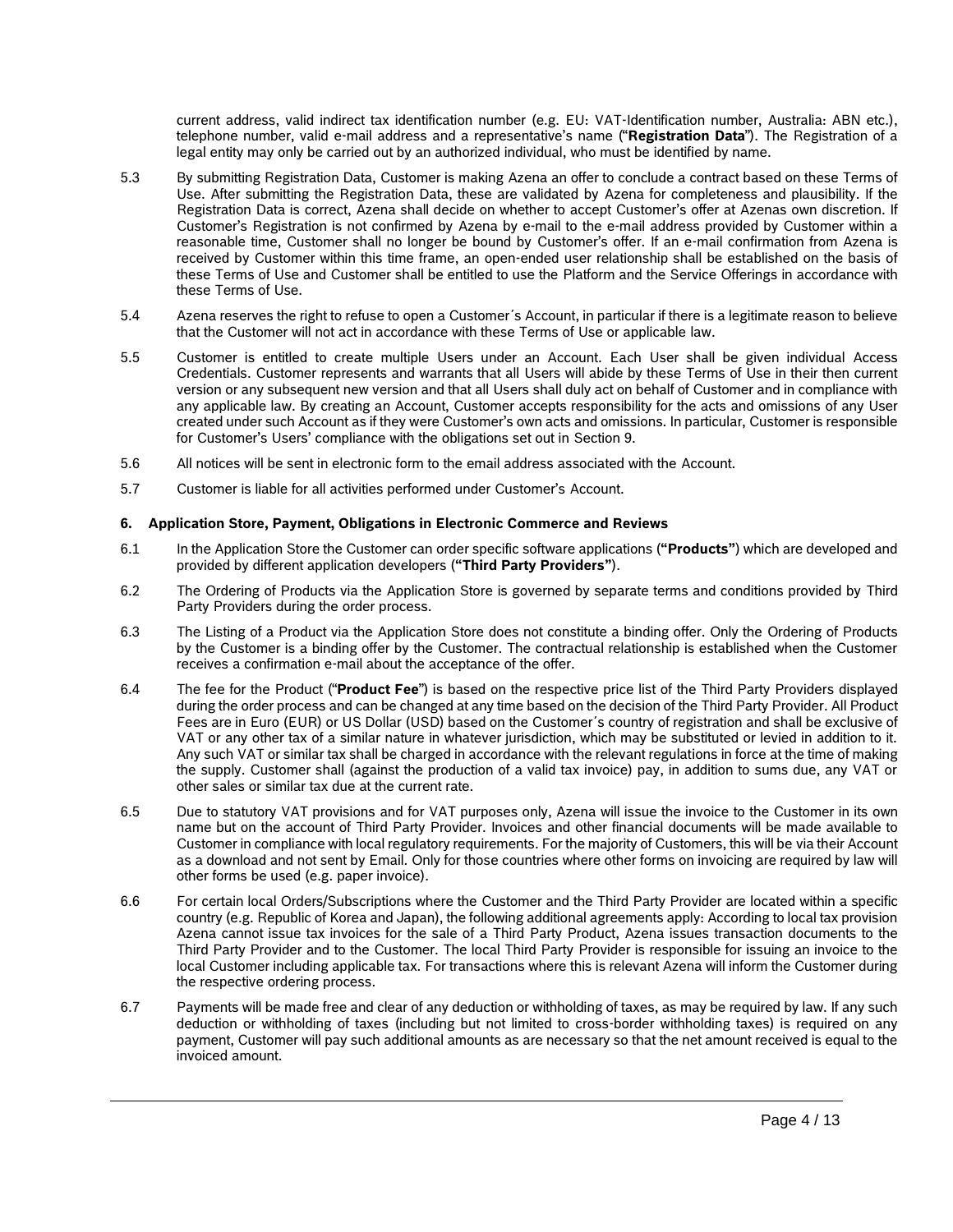- 6.8 Azena cooperates with one or more third party payment service providers to handle payment processing services in connection with the Application Store (**Payment Service Provider**). In no way, Azena shall be understood to process payments or to act as a payment service provider for the Application Store. This means, all payment methods available in the Application Store are subject to a payment service agreement between the respective Third Party Provider and the respective Payment Service Provider.
	- a) Credit card payment: If credit card payment is available, the invoice amount will be charged within 7 days after placing an Ordering via the Application Store. The Customer must ensure sufficient funds in the provided bank account. If applicable, Customer has to bear costs which arise as a result of a chargeback of the payment transaction due to insufficient funds in the provided bank account or due to incorrect bank account data transmitted by the Customer. If payment fails, the Customer acknowledges that all received technical licenses will become invalid immediately.
	- b) Wire transfer: If wire transfer is generally available with regard to the selling Third Party Provider, Azena reserves the right not to offer payment by wire transfer in individual cases and to limit the amount up to which an ordering via payment by wire transfer is possible. This limit applies to the entire customer account and also takes into consideration outstanding amounts from previous invoice orders. Payment is due immediately after placing the order and is payable according to the payment term stated on the invoice. If the payment term is exceeded a default interest in the amount of 8 percent above the respective base interest rate p.a. shall accrue.
- 6.9 The following general obligations in electronic commerce do not apply to the order of Products via the Application Store:
	- a) provision with reasonable, effective, and accessible technical measures with the help of which the Customer may identify and correct input errors prior to making their order according to § 312i para. 1 sentence 1 no. 1 German Civil Code;
	- b) communicate to the Customer clearly and comprehensibly the information specified in Article 246c of the Introductory Act to the Civil Code in good time prior to sending their order according to § 312i para. 1 sentence 1 no. 2 German Civil Code; and
	- c) confirmation of the receipt of the order without undue delay according to § 312i para. 1 sentence 1 no. 3 German Civil Code.
- 6.10 Azena is only providing Customer support regarding errors or issues associated with the Platform and the Service Offerings. Third Party Provider is solely responsible for all errors or issues associated with a Third Party Product or for providing all Customer support for their Third Party Product.
- 6.11 Customer is entitled to review and rate the Product after it was ordered. Customer is obliged to provide objective and accurate information in the submitted reviews. Reviews are most helpful when they provide unbiased information. Therefore, the posting of reviews for own Products that a Customer might offer in the Application Store as a Third Party Product is not allowed, nor is it allowed to review and rate a Product to promote it against compensation. The reviews are not examined by Azena and may be inaccurate or misleading. Any review manipulation, which is any attempt to artificially increase or lower a rating score, is not allowed. Azena reserves the right to remove any review in case of a breach of the foregoing provisions. In case Customer or Third Party Provider detect any review and rating manipulation, they shall contact Azena and report the infringement.

# **7. Trial Products**

- 7.1 Third Party Provider might offer Trial Products for test purposes which Customer can use free of charge for a limited period of time ("**Trial Period**"). Third Party Provider will label Trial Products in an appropriate form, e.g. as "Trial Product", "Demo Version", "Beta Version", "Limited Use" or "Free".
- 7.2 Trial Products shall be used for trial purposes only and are not intended for any resale, production or any other commercial use. Customer is not entitled to an uninterrupted or error-free use of the Trial Products. Apart from Trial Products that are already ordered, Azena and Third Party Provider may discontinue Trial Products at any time, without notice and may decide to never make Trial Products available as a full version of Product. Trial Products cannot be converted into full versions of Products after Trial Period. Full versions of Products need to be ordered and installed separately.

# **8. Third Party Content**

<span id="page-4-0"></span>8.1 The Content of the Platform and the Service Offerings is comprised partly from Azena's Content and partly from Third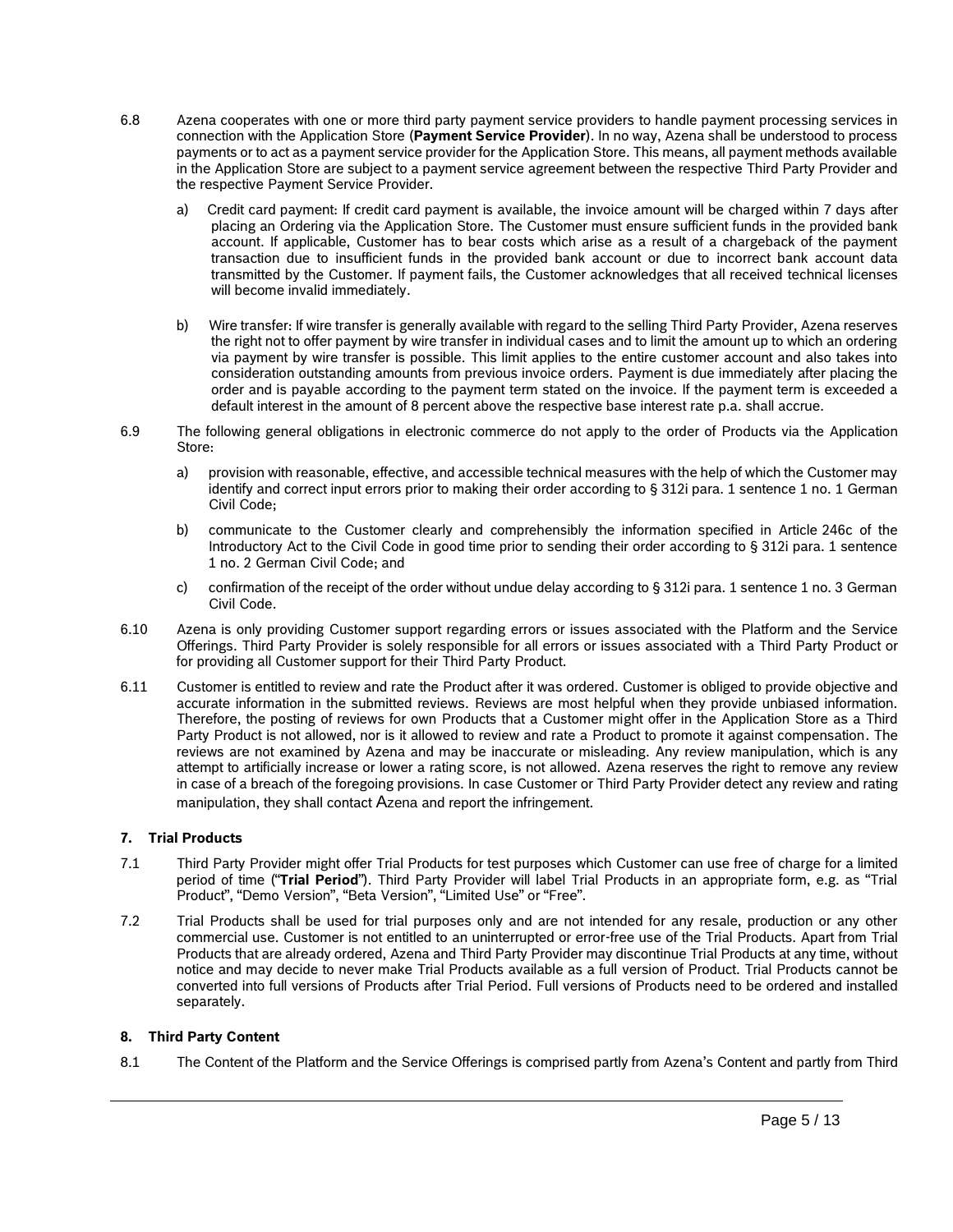Party Content. Azena does not carry out an examination for completeness, correctness and legality in Third Party Content and does not adopt it as its own. In particular, Azena does not carry out any inspection of the safety aspects related to Third Party Content. This also applies to the quality of Third Party Content and its suitability for a specific purpose, and also, as far as Third Party Content is linked to external websites, which may possibly be viewed through framing.

- <span id="page-5-0"></span>8.2 Products are made available to the Customer by Third Party Providers via the Application Store. Third Party Providers offer Products in their own name and on their own Account. When Ordering a Product offered by Third Party Provider, the Customer enters into a contractual relationship with the respective Third Party Provider. Third Party Providers therefore are solely responsible for such Products. Azena is not the contractual partner and therefore accepts no responsibility or warranty for the Products of Third Party Providers. Azena is also not an agent of any third party.
- 8.3 Notwithstanding the provisions in Section [8.1](#page-4-0) and [8.2,](#page-5-0) due to statutory VAT provisions and for VAT purposes only, Azena is treated as taking part in the transaction between Third Party Provider and Customer regarding the Ordering of a Product via the Application Store. Thus, Azena is treated as acting in Azena's own name but for the account of Third Party Providers (fiction of a commissionaire structure for VAT purpose). To the extent permitted by applicable indirect tax legislation Azena will issue self-billing invoices to the Third Party Provider and the Third Party Provider hereby agrees on receiving self-billing invoices. In case issuing self-billing invoices is not permitted by applicable indirect tax legislation, upon request of Azena, Third Party Provider has to issue an invoice to Azena without undue delay. It will be incumbent on Azena ("Obliegenheit") to issue the respective invoice to the Customer. For certain Orders/Subscriptions reference is made to section 6.6.
- 8.4 Notwithstanding the provisions in Section [8.1,](#page-4-0) Azena will, at its sole discretion, examine legitimate notices of infringements of these Terms of Use, or of any unlawfulness or inaccuracy of Third Party Content and, where applicable, take appropriate actions to end this unlawful condition. In particular, Azena will remove unlawful or offensive Third Party Content, after Azena becomes aware of it.

#### **9. Customer's Duties**

- 9.1 Notwithstanding any other obligations set forth in these Terms of Use, Customer is obliged to promptly provide reasonable cooperation required from them. Therefore, Customer is:
	- a) obliged to immediately change all initial passwords which are assigned to him into passwords known only to the Customer. Customer is required to carefully store Customer's Access Credentials and protect them from unauthorized access. If a Customer becomes aware that a third party has used Customer's Access Credentials, they are required to notify Azena immediately;
	- b) obliged to correct the information in Customer's Account immediately, if, after the Registration, the indicated data changes (e.g. new valid Customer indirect tax identification number);
	- c) responsible to ensure that the Products meet Customer's requirements in terms of capacity, reliability and security.
- 9.2 Customer shall not (and shall procure that any User under Customer's Account shall not):
	- a) Intentionally access, tamper with, or use non-public portions of the Platform and the Service Offerings or the technical delivery systems of Azena's providers;
	- b) Use any robot, spider, scraper, or other similar automated data collection or extraction tools, program, algorithm or methodology to search, access, acquire, copy or monitor any portion of the Platform and/or the Service Offerings other than via documented API endpoints;
	- c) Post or transmit any file which contains viruses, worms, Trojan horses or any other contaminating or destructive features, or that otherwise interfere with the proper working of the Platform and the Service Offerings;
	- d) Attempt to decipher, decompile, disassemble, or reverse-engineer or otherwise attempt to discover or determine the source code of any software or any proprietary algorithm used, comprising or in any way making up a part of the Platform and the Service Offerings;
	- e) Attempt to probe, scan or test the vulnerability of the Platform and the Service Offerings or breach or impair or circumvent any security or authentication measures protecting the Platform and the Service Offerings;
	- f) Frame or mirror the Platform and the Service Offerings; or
	- g) Use any device, software, or routine that interferes with any application, function, or use of the Platform and the Service Offerings, or is intended to damage, create undue load, detrimentally interfere with, surreptitiously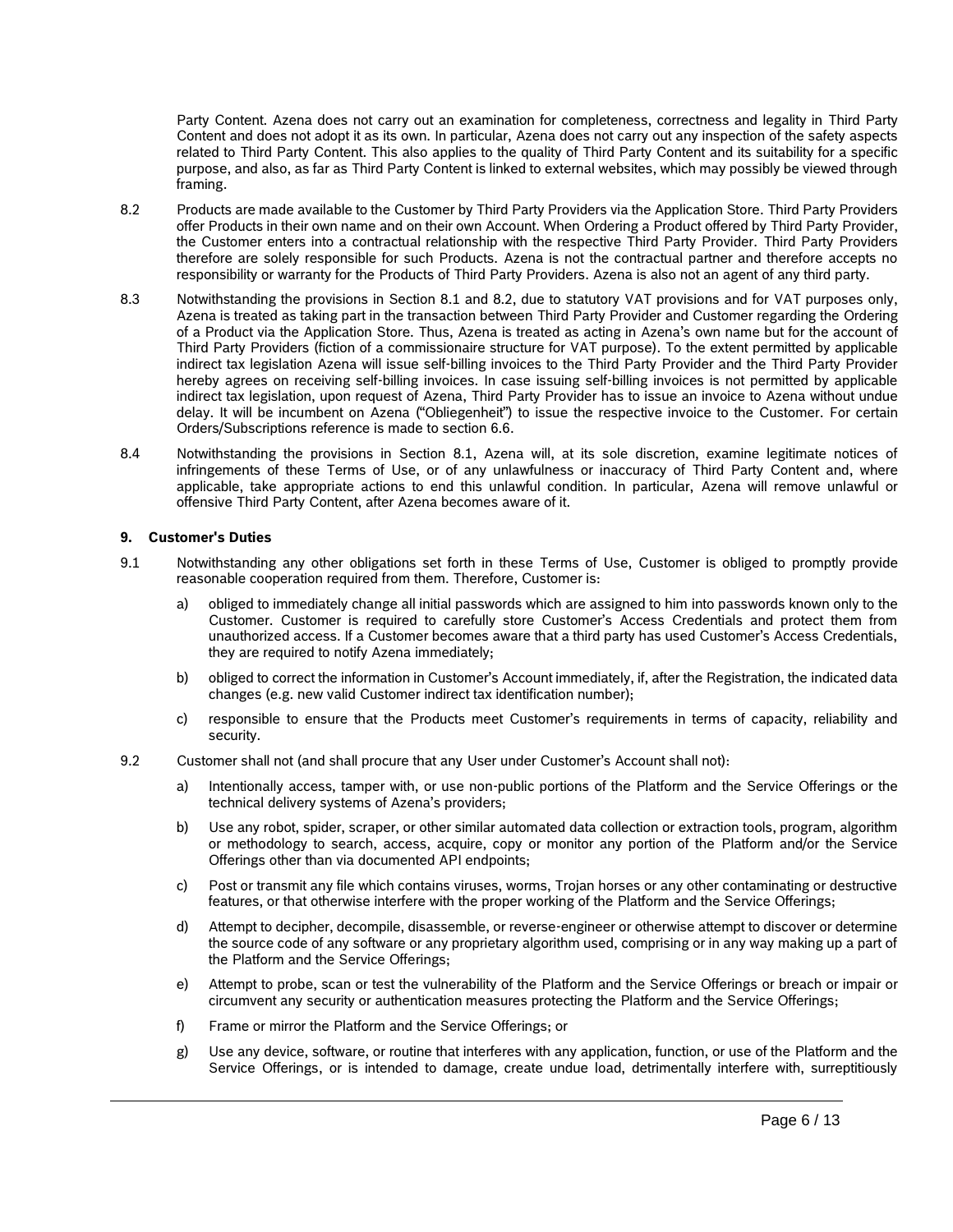intercept, or expropriate any system, data, or communication stored or transmitted therewith.

#### **10. Usage Rights**

- 10.1 Azena hereby grants to Customer the limited, non-exclusive, non-sub-licensable, revocable and non-transferable right to access the Platform and use the Service Offerings solely in accordance with these Terms of Use, during the term as provided in Section 17.1.
- 10.2 The installation, use, access, display and execution of a Product ordered in the Application Store requires an individual license for each video device (either a physical device or an individual digital system) on which such Product is installed, used, accessed, displayed or executed at the same time. Licenses acquired via the Application Store are connected to specific video devices by Azena. Azena entitled, on behalf of the Third Party Provider, to examine whether the use of the Products acquired via the Application Store is in compliance with the scope of the rights granted by such license. The examination must be announced with a reasonable notice time. During the examination, it must be ensured that no personal data is transmitted to Azena. Customer shall support Azena to the best of its ability in the performance of such an examination. Azena, at its own discretion, may authorize qualified third parties bound by sufficient confidentiality obligations to conduct such examinations.
- 10.3 Where Azena makes new versions, updates, upgrades, modifications or extensions of the Platform and the Service Offerings available or carries out other changes with respect to the Platform and the Service Offerings, the provisions of Section 10 shall also apply thereto.
- 10.4 Customer shall have no rights which are not explicitly granted to the Customer under these Terms of Use. Customer shall not be entitled to use the Platform and the Service Offerings beyond the scope of use granted in these Terms of Use or make the Platform and the Service Offerings available to third parties. In particular, it is not permitted to duplicate the Platform and the Service Offerings or to provide it for use for a limited period of time, in particular not to lease it or loan it.
- 10.5 If Customer violates any of the provisions of this Section 10, Azena shall be entitled to and reserves the right to suspend Customer's access to the Platform and the Service Offerings in accordance with Section 14, provided that such suspension remedies the violation. Customer shall be informed prior to such suspension. In case of repeated violations of this Section 10 by the Customer, Azena shall be entitled to terminate the Account for cause, unless Customer is not responsible for the violation.

#### **11. Intellectual Property**

- 11.1 Azena and its licensors own all rights, title, and interest in and to the Platform and the Service Offerings, and all related technology and intellectual property rights.
- 11.2 The Customer is not permitted to remove notices and notations in the Platform and the Service Offerings that refer to confidentiality, copyrights, trademark rights, patent rights and other intellectual property rights. Subject to Customer Content, Azena or Azena's licensors own all right, title and interest in any and all copyrights, trademark rights, patent rights and other intellectual property or other rights in the Platform and the Service Offerings as well as any improvements, design contributions or derivative works conceived or created by Azena or its licensors in or to the Platform and the Service Offerings.

#### **12. Open Source Software**

Free and Open Source Software (FOSS) components including the applicable FOSS license conditions used within the Platform and the Service Offerings shall be illustrated in the Product Description or in the application itself, if providing requires the fulfilment of FOSS license obligations.

#### **13. Customer Content**

- 13.1 By submitting, uploading, sharing, publishing, transmitting, or otherwise making available Customer Content on or through the Platform or the Service Offerings, Customer hereby grants to Azena a fully paid, royalty free, worldwide, sub-licensable, non-exclusive license and right to use Customer Content during the term of these Terms of Use according to Section 17 and for the sole purpose of enabling Azena to perform its obligations in accordance with these Terms of Use. The right of use includes, in particular
	- a) the storage of Customer Content on the servers of Azena or of third parties commissioned by Azena at home or abroad;
	- b) the reproduction, modification, adaption, moderating and publishing of Customer Content, in particular publicly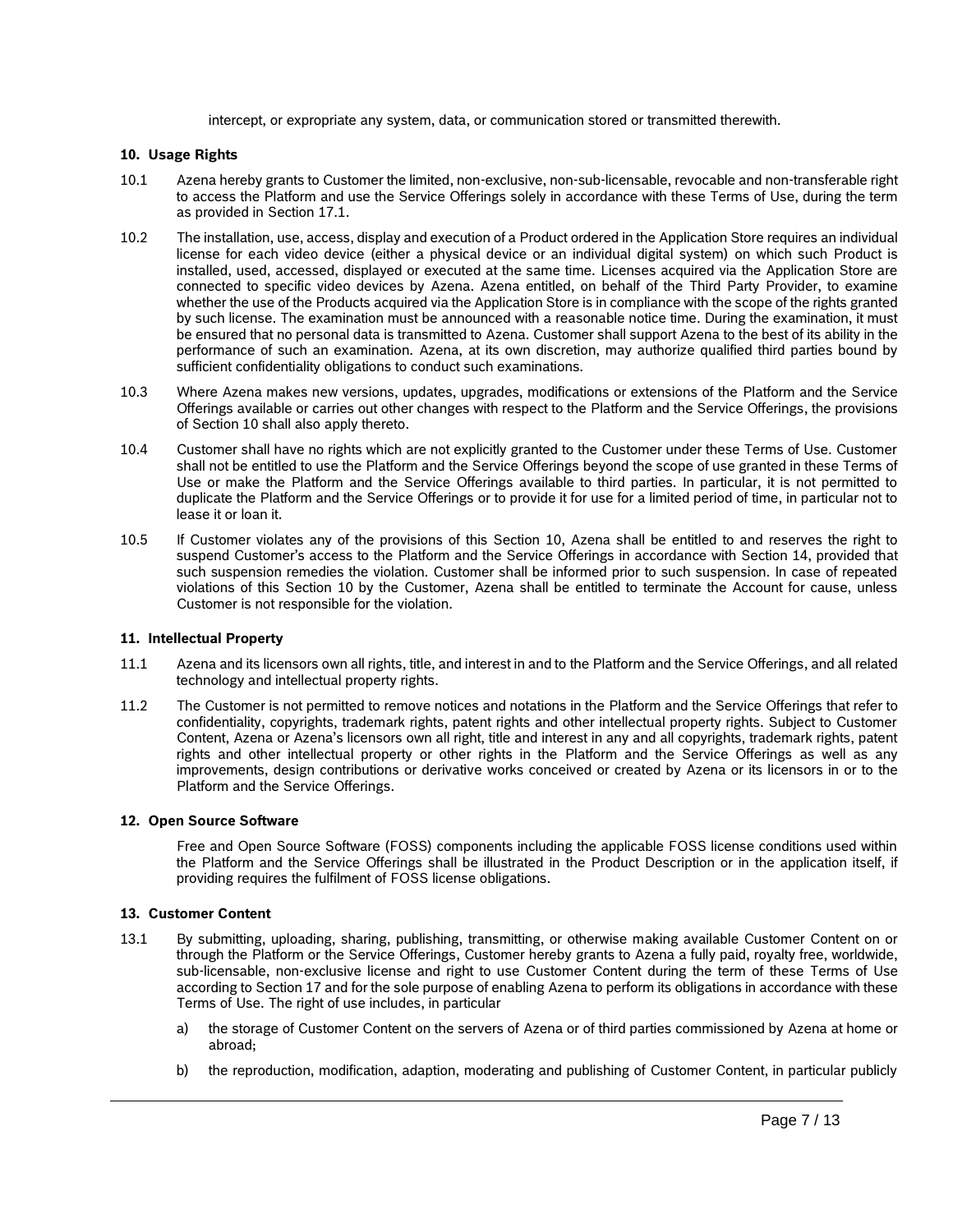performing and publicly displaying Customer Content via the Platform or the Service Offerings (or parts thereof), and publicly displaying the Customer Content on websites operated by Azena and on social networks and similar platforms (such as Facebook, Google, Stack Overflow, LinkedIn, Twitter, etc.).

- 13.2 Customer warrants that
	- a) Customer has all rights and title to Customer Content required to grant to Azena all rights under these Terms of Use;
	- b) Customer Content shall not violate these Terms of Use or applicable law and shall not infringe or misappropriate the intellectual property rights of a third party;
	- c) Customer Content is free of viruses, worms, malware, Trojan horses or any other contaminating or destructive features.
- <span id="page-7-1"></span>13.3 Without prejudice to the Azena's obligation to store Customer Content in accordance with Section [4.6,](#page-2-0) the Customer is obliged to create back up of Customer Content on a regular basis in an alternative storage medium.

#### **14. Suspension**

- 14.1 Azena may suspend Customer's access to the Platform and/or the Service Offerings, if Azena reasonably determines that
	- a) the Customer Content and/or the Customer's use of the Platform and/or the Service Offerings
		- pose a security risk to the Platform and/or the Service Offerings and/or any third party;
		- may adversely impact the Platform and/or the Service Offerings or the systems or Content of any third party;
		- infringes any applicable law or any third party right;
		- may subject Azena, Azena's Affiliates, or any third party to liability; or
		- may be fraudulent.
	- b) the Customer is in breach of these Terms of Use;
	- c) the Customer is delinquent on its payment obligations for more than 30 days; or
	- d) the Customer has ceased to operate in the ordinary course, made an assignment for the benefit of creditors or similar disposition of the Customer's assets, or become the subject of any bankruptcy, reorganization, liquidation, dissolution or similar proceeding.
- 14.2 Azena will notify Customer about the suspension by sending a communication to the email address associated with Customer's Account prior to the suspension unless due to the seriousness and urgency of the matter Azena needs to act immediately and is unable to provide prior notice.
- 14.3 The suspension shall be revoked after the Customer has resolved the problem giving rise to the suspension and notified Azena accordingly.
- 14.4 The right of Azena to suspend Customer's access to the Platform and/or the Service Offerings is in addition to Azena's right to terminate these Terms of Use pursuant to Section 17 and other remedies that Azena may have under the applicable law.

#### **15. Liability**

- <span id="page-7-0"></span>15.1 Any warranties given by Azena under these Terms of Use are in addition to other rights and remedies you may have at law in relation to the Application Store. If you are a "consumer" for the purposes of the Australian Consumer Law and/or Consumer Guarantees Act 1993 NZ, certain guarantees, rights and remedies may be conferred on you which cannot be excluded, restricted or modified. If so, then to the maximum extent permitted by law, Azena's liability to you is limited, at Azena's option, to: (a) in the case of goods, replacement or repair of the goods or payment of the cost of replacing or repairing the goods; and (b) in the case of services, resupply of the services or payment of the cost of resupplying the services. If the Australian Consumer Law and/or Consumer Guarantees Act 1993 NZ does apply, nothing in these Terms of Use is intended to affect those rights.
- 15.2 Azena is liable in accordance with the statutory provisions
	- a) in the event of intent or gross negligence;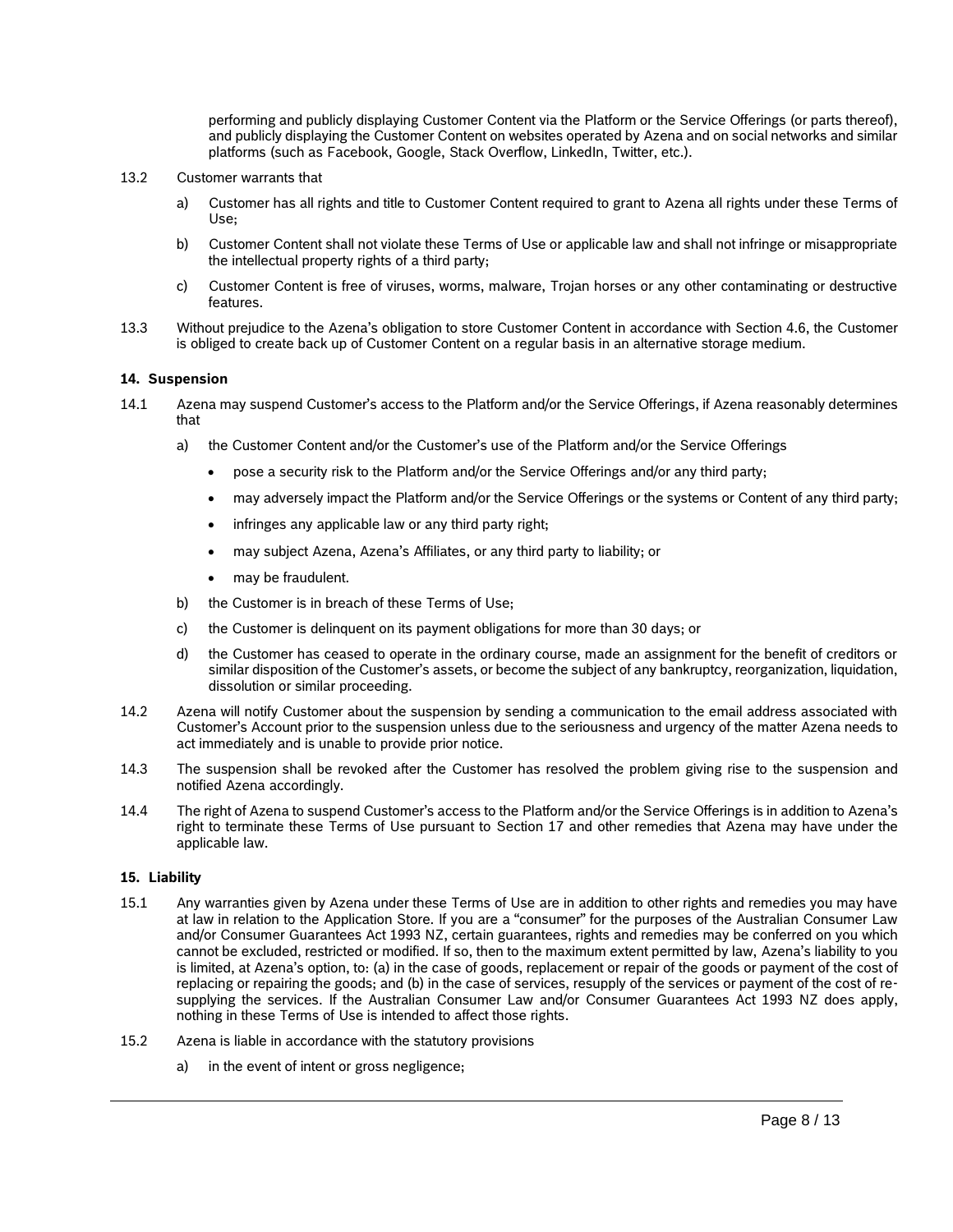- b) in accordance with the provisions of the German Product Liability Act or any applicable corresponding mandatory laws, including the Australian Consumer Law and/or Consumer Guarantees Act 1993 NZ;
- c) within the scope of a guarantee given by Azena; and
- d) for loss of life or bodily injury/harm.
- 15.3 Subject to clause 15.1 above and to the maximum extent permitted by law:
	- a) In the event of any property and financial damage caused negligently in any other way, Azena and persons engaged by it for the performance of its obligations shall be liable only in the event of a breach of a material contractual obligation, the amount being limited, however, to the damages foreseeable at the time of acceptance of these Terms of Use by the Customer and typical of the type of contract; material contractual obligations are those obligations which are necessary to the fulfillment of these Terms of Use, upon which the Customer may therefore rely ("Material Obligation").
	- b) Notwithstanding the provision in Section [15.1,](#page-7-0) in the event of a negligent breach of a Material Obligation evidenced by Customer, the amount of Azena's liability for all damaging events occurring in the same contract year is limited to 100% of the fees incurred under the Account of the Customer in the year of the damaging event, however, at most Euro 50,000 per contract year. A contract year shall be the 12-month period starting on the date of Registration and every subsequent twelve-month period.
	- c) No-fault liability for damages per § 536a BGB shall be excluded for defects that existed at the time of conclusion of these Terms of Use.
	- d) Furthermore, Azena's liability is excluded.
	- e) Azena shall not be liable for the loss of Customer Content if the damage is due to Customer's failing to back up data in accordance with Section [13.3,](#page-7-1) thereby ensuring that lost Customer Data can be recovered with reasonable effort.
	- f) The foregoing limitations of liability shall also apply in the event of fault by a person engaged by Azena in the performance of its obligations and to the personal liability of employees, representatives and corporate bodies of Azena.

#### **16. Indemnification**

- 16.1 The Customer is obligated to indemnify, defend and hold Azena harmless for and from any third party claims, liabilities, damages, losses, and expenses, including, without limitation, reasonable legal and accounting fees, arising out or in any way related to
	- a) any breach of these Terms of Use or any violation of any applicable law or regulation by the Customer or due to the use of Customer Content;
	- b) the usage of the Platform or the Service Offerings by the Customer in a manner in which it infringes or violates any Third Party rights, including without limitation any injuries, losses or damages of any kind arising in connection with or as a result of the usage of the payment service by the Customer;
	- c) claims regarding Customer Content, or the combination of Customer Content with other applications and third party products, content or processes, including any claims arising from alleged infringement or misuse of third party rights through Customer Content or through use, development, design, production, advertising or marketing of Customer Content;
	- d) the use of Open Source Software by the Customer;
	- e) any infringement of data protection law respectively applicable or other data protection law relevant stipulations as agreed between the Parties herein or in another context by the Customer or through Customer Content;
	- f) any violation of applicable export and re-export control laws and sanctions regulations by the Customer;
	- g) any violation of applicable tax law requirements;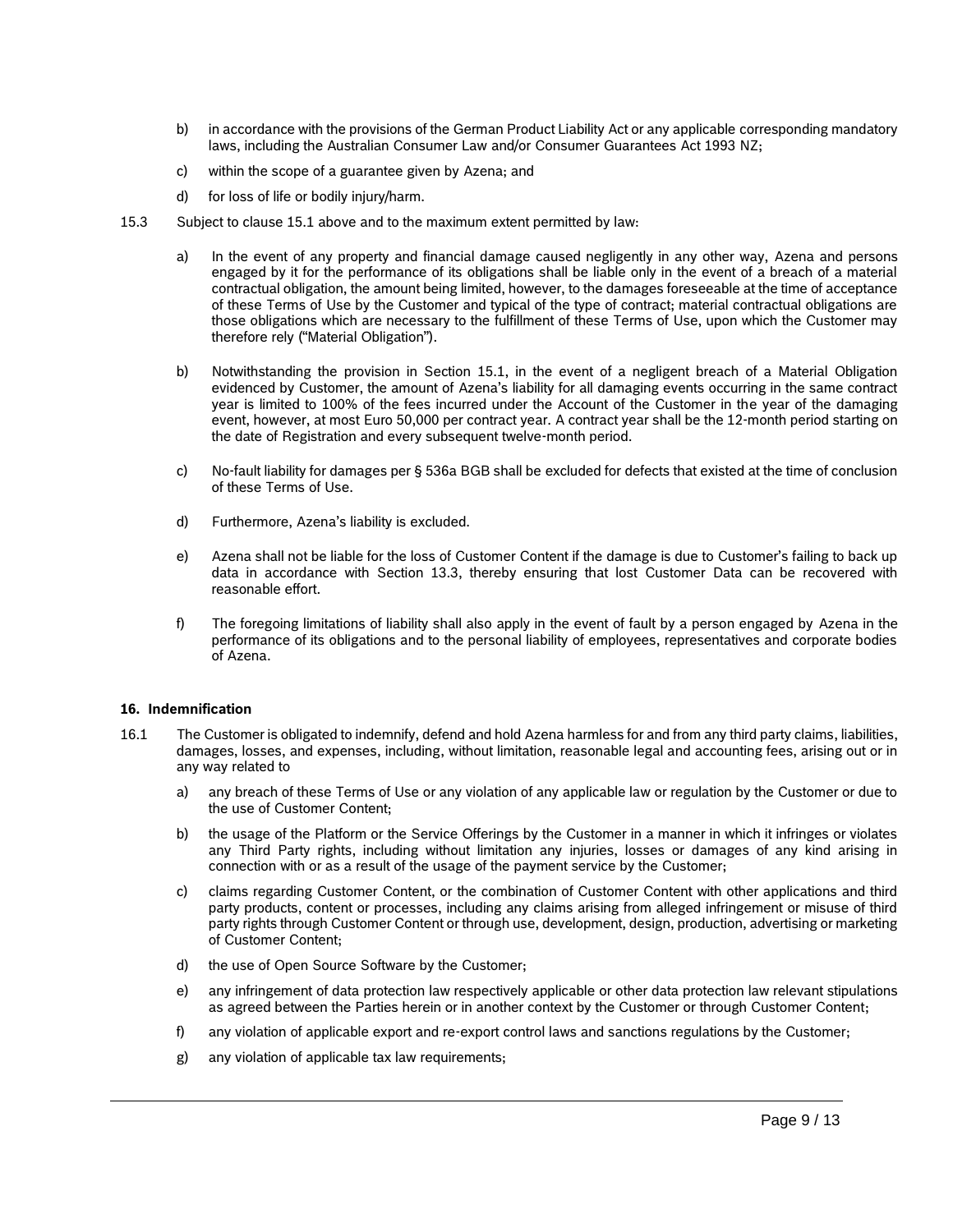unless Customer is not responsible for the claim.

16.2 Azena shall notify the Customer without delay and leave to the Customer the defense of these claims. Azena will provide the Customer with all reasonable support. In particular, Azena will, as far as possible, provide the Customer with all the necessary information of the use and the possible processing of the Application Store which are subject to these Terms of Use, if this is necessary for the Customer to defend against a claim.

### **17. Term and Termination**

- 17.1 The term of these Terms of Use commences with the date of Registration and will remain in effect until terminated by Azena or by the Customer.
- 17.2 Termination for Convenience
	- a) The Customer may terminate these Terms of Use at any time for any reason and close the Account for all Service Offerings, for which Azena provides an account closing mechanism.
	- b) Azena may terminate these Terms of Use for any or no reason, at any time, by providing three (3) months' notice effective at the calendar month-end. The right to suspend Customer's Account according to Section 14 shall remain thereby unaffected.
- 17.3 Termination for Cause
	- a) The right of the Parties to terminate these Terms of Use for cause and without notice shall remain unaffected.
	- b) Good cause shall be in evidence in particular when one Party grossly breaches express obligations under these Terms of Use, in particular if the Customer utilizes the Platform or the Service Offerings outside the scope of these Terms of Use and remains in breach after the end of a reasonable cure period following a warning notification by Azena.
- 17.4 Effect of Termination

Upon the effective date of termination

- a) the Platform including the Service Offerings will no longer be accessible;
- b) the Customer remains responsible for all fees and charges which have incurred through the date of termination, including fees and charges for in-process tasks completed after the date of termination;
- c) all authorizations of the Customer according to these Terms of Use end. A termination of these Terms of Use also entails a termination of all User IDs provided to employees or End Users of the Customer;
- d) Azena has no longer the obligation to store and back up Customer Content. The Customer is responsible for securing Customer Content prior to the effective date of termination; and
- e) The termination will not have any effect on the term of agreements between Customer and Third Party Provider.

# **18. Data Privacy**

- <span id="page-9-0"></span>18.1 The Parties shall comply with the provisions of data protection law respectively applicable and bind their employees engaged in connection with this contractual relationship and the execution thereof to data privacy and confidentiality in accordance with the applicable laws, except to the extent that they are already under a general obligation to act accordingly.
- 18.2 If the Customer processes personal data, then the Customer guarantees that he is authorized to do so in accordance with the applicable laws and regulations, and that he has obtained all necessary consents, authorization and required permissions or has entered into necessary agreements with third parties in a valid manner in order to allow for Azena to perform the tasks hereunder, including any access and processing of personal and other private data of all concerned individuals and/or third parties (e.g. end customers of Customers or Customers´ employees) which may be subject to special protection under applicable laws.
- 18.3 Azena shall only process Customer-related personal data to the extent required to execute these Terms of Use or otherwise permitted by applicable laws. The Customer acknowledges and confirms the collection and processing of such personal data to this extent. Information about the processing of personal data can be found in the data protection notice of the Platform and the Service Offerings under https://www.azena.com/en/privacy-policy.
- 18.4 Insofar as Azena is acting as a data processor on behalf of the Customer, then this constitutes a processing on behalf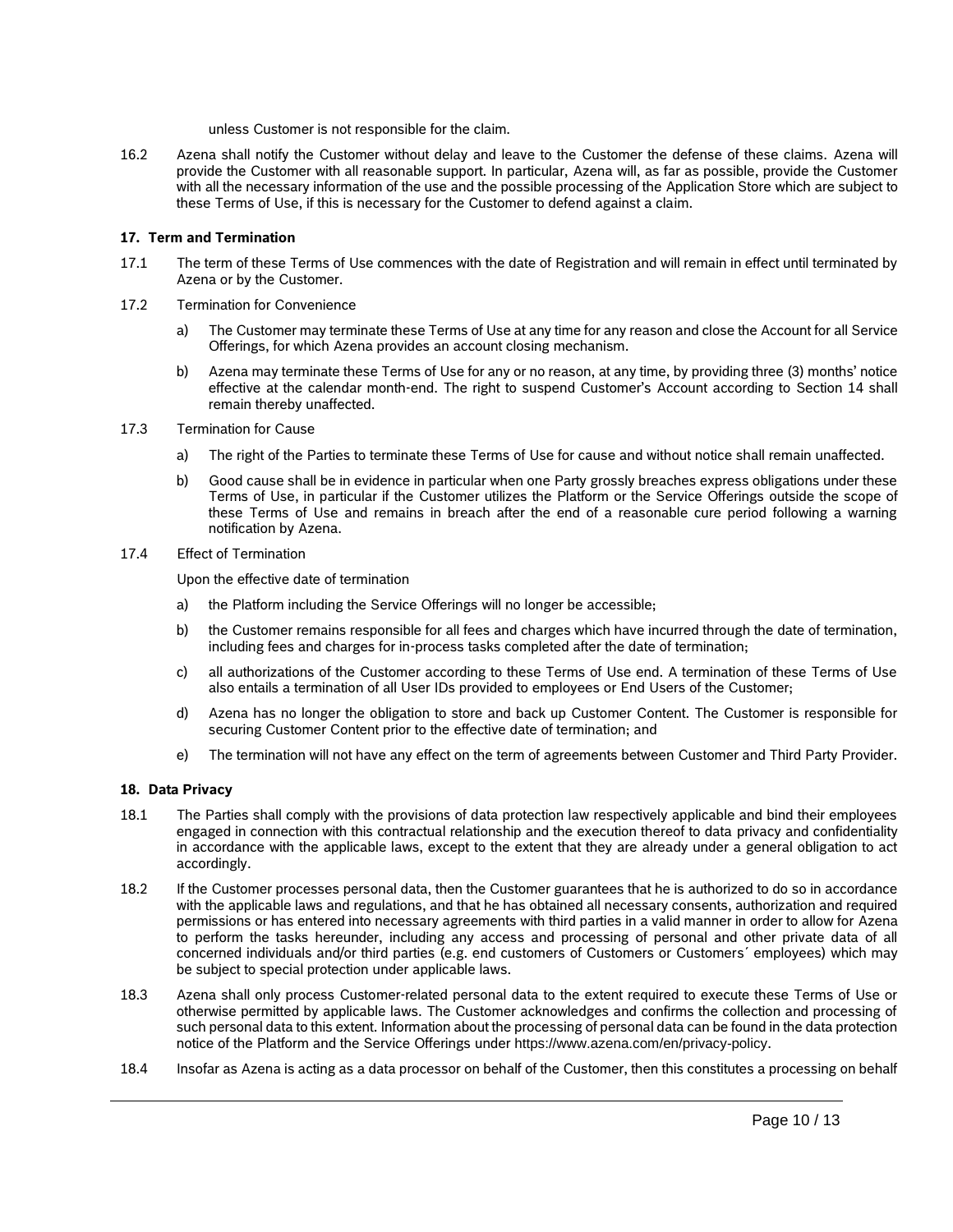of a controller. Such processing activities shall be subject to and be further regulated in the requisite commissioned data processing agreement as provided by Azena during the relevant processes ("**Commissioned Data Processing Agreement**"), that the parties shall enter into prior to making use of the Platform and the Service Offerings in written form if the applicable law so requires.

- <span id="page-10-0"></span>18.5 As Third Party Provider(s) may collect or process personal data of Customer when Customer is Ordering a Third Party Product, Customers (in their role as Providers to End Users) shall ensure that any and all applicable data protection law requirements will be met when collaborating with Third Party Providers via the Platform and the Service Offerings, including, but not limited to, entering into a proper agreement on data processing on behalf of a controller, where necessary in written form.
- 18.6 The obligations pursuant to Sections [18.1](#page-9-0) to [18.5](#page-10-0) shall continue to exist as long as Customer Data is in the area of influence of Azena, also after the termination date of these Terms of Use.

#### **19. Confidentiality**

- <span id="page-10-1"></span>19.1 The Parties agree to keep all Confidential Information that becomes known to them while accessing the Platform and using the Service Offerings strictly confidential and only use such information for the contractually agreed purposes. "**Confidential Information**" for the purpose of this use shall mean information, documents, details and data, which is marked as such or that reasonably should be understood to be confidential given the nature of the information. Customer shall, in particular, treat as confidential any non-public information regarding the availability, performance or functionality of the Platform and the Service Offerings. The Parties shall not seek to register intellectual property rights in respect of Confidential Information of the other Party.
- 19.2 If Confidential Information within the above definition is requested by a public authority, then the other Party to the extent that it is legally allowed - shall be informed without delay and before the Confidential Information is supplied to the public authority.
- <span id="page-10-4"></span>19.3 The obligations under Section [19.1](#page-10-1) shall lapse for such information or parts thereof with respect to which the Party receiving the information evidences that it
	- a) was known to that Party or generally accessible prior to the date of receipt or became known from a third party after the date of receipt in a lawful manner and without any confidentiality obligation;
	- b) was already known to the general public or was generally accessible prior to the date of receipt;
	- c) became known to the general public or became generally accessible after the date of receipt without the Party receiving the information being responsible for this.
- <span id="page-10-3"></span>19.4 Each Party may disclose Confidential Information to its employees and Affiliates if
	- a) this is necessary for the purpose of the fulfillment of these Terms of Use,
	- b) Confidential Information will only be disclosed to the extent that it is necessary for integration in these Terms of Use ("need to know"), and
	- c) the recipient of Confidential Information is obliged to maintain confidentiality in accordance with Section [19.5.](#page-10-2)
- <span id="page-10-2"></span>19.5 Each Party is obliged to commit employees and Affiliates within the meaning of Section [19.4](#page-10-3) to maintain confidentiality in accordance with the provisions of Section [19.1](#page-10-1) to [19.3](#page-10-4) insofar as they are not already otherwise obliged to do so by virtue of contractual and/or statutory provisions to an extent that is at least equivalent to the level of protection resulting from Section [19.1](#page-10-1) to [19.3.](#page-10-4)
- 19.6 The rights and obligations under Section 19 shall not be affected by the termination of an Account, and for as long as there is no evidence of an exception under Section 19.3.

#### **20. Export Compliance**

- 20.1 The access to the Platform, the Use of the Service Offerings, the Ordering of Products and Customer Content may be subject to national and international export and re-export control laws and sanctions regulations. The Customer agrees to comply with all applicable export and re-export control laws and sanctions regulations, including but not limited to the legislation of the Federal Republic of Germany, the European Union, the United States of America and the local jurisdiction of the Customer's country.
- 20.2 The Customer shall not directly or indirectly provide access to the Platform and the Service Offerings to any destination, entity, or person prohibited or sanctioned by the laws and regulations of the Federal Republic of Germany,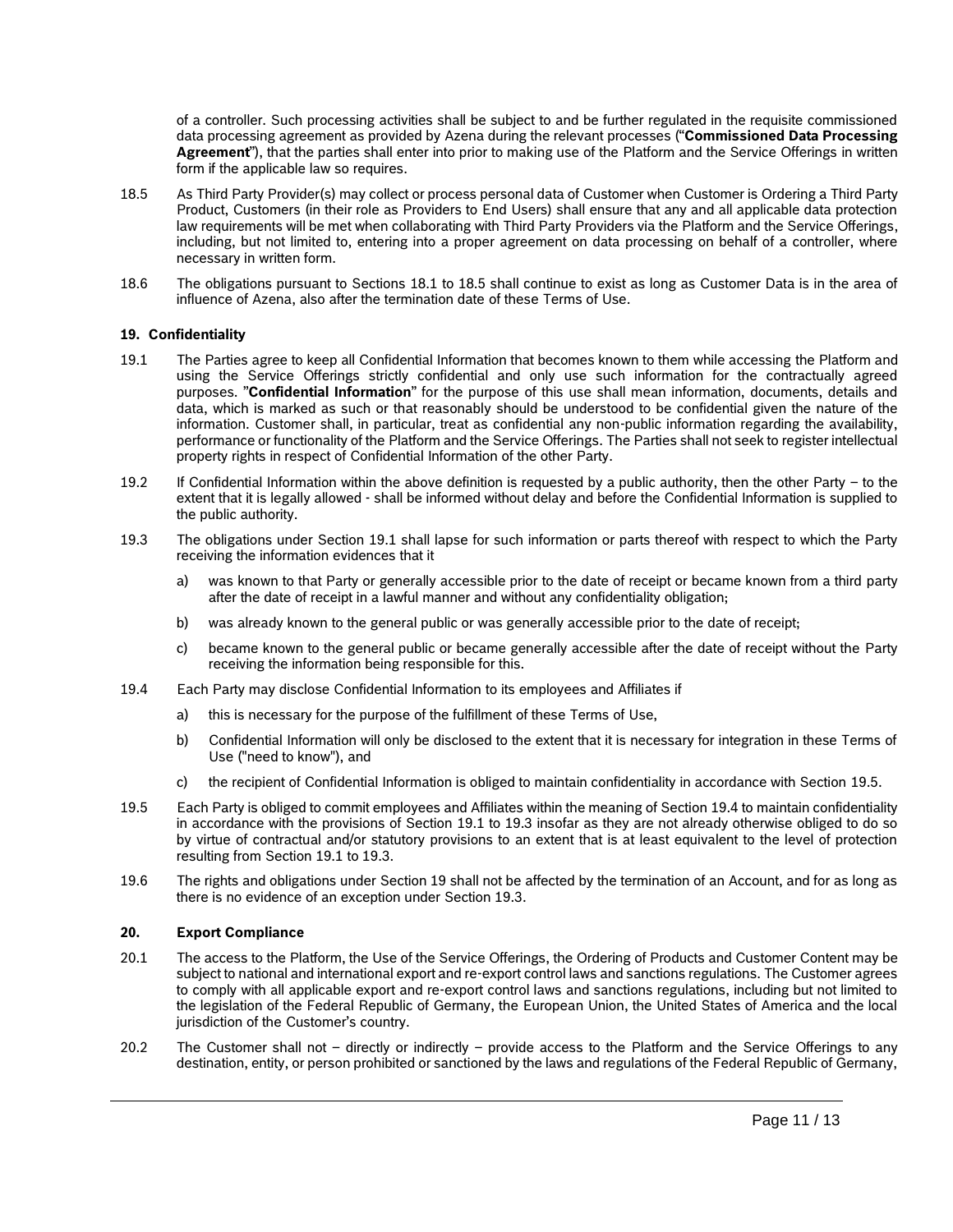the European Union, the United States of America or any other jurisdiction involved.

- 20.3 Customer agrees not to use or export or re-export any Content or any copy or adaptation of such Content, or any product or service offered on the Platform and the Service Offerings, in violation of any applicable export or re-export laws or regulations of the Federal Republic of Germany, the European Union, the United States of America or any other jurisdiction involved.
- 20.4 Customer agrees that the Platform, the Service Offerings and resulting data, information and software will not be used directly or indirectly for nuclear, chemical or biological weapons proliferation, development of missile technology or any other military purpose.
- 20.5 Customer shall indemnify and hold Azena harmless from and against any and all liability, claims, proceedings, actions, fines, losses, costs, expenses and damages arising out of, connected with or resulting from Customer's infringing (by act or omission) upon Foreign Trade Law. Such costs and expenses include but are not limited to (i) investigation expenses, (b) fines imposed by the authorities or (c) fees for legal advice sought because of the infringement.
- 20.6 This Export Compliance Clause shall survive termination or cancellation of the agreements between Azena and Customer.

# **21. Changes**

- 21.1 At any time, Azena shall have the right to rebrand the Platform, modify the Platform and the Service Offerings provided free of charge, make new Service Offerings available either free of charge and/or for a fee and to discontinue the provision of free Service Offerings, as well as to change these Terms of Use. Azena will take due care of Customer's legitimate interests.
- 21.2 Azena reserves the right to modify paid Service Offerings and these Terms of Use, if this is necessary to meet the technical requirements of connecting networks, devices or computers, change in laws or regulations or with regard to further developments, however the basic functionalities of the respective paid Service Offering and the essential characteristics are retained.
- 21.3 Customer shall be notified of changes by email no later than thirty (30) calendar days before the planned effective date of the changes insofar as the modifications involves a restriction on the usability of data generated till date or other disadvantages or additional charges (e.g. adaptation expenses). If Customer does not object within thirty (30) days of receipt of the notification or continues to use the Platform and its Service Offerings after expiry of the period for objection, then the changes shall be deemed to have been effectively agreed as from the expiry date of the time limit. In the event of an objection, the contractual relationship shall be continued subject to the conditions applying hitherto. If an objection is raised, Azena is entitled to terminate these Terms of Use subject to a one (1) month notice period. Customer shall be advised of its right to object and of the consequences in the change notification.

#### **22. Applicable law and place of jurisdiction**

- 22.1 The contractual relationships between the Parties shall be governed by the laws of the Federal Republic of Germany. Application of the UN Convention on Contracts for the International Sale of Goods (CISG) is excluded.
- 22.2 The exclusive place of jurisdiction for any legal disputes arising from or in connection with these Terms of Use shall be Stuttgart, Germany.

#### **23. Miscellaneous**

- 23.1 "**Force Majeure**": Operational disruptions caused by force majeure or other unavoidable events beyond Azena's control,
	- a) which could not be averted with reasonable effort,
	- b) which could not have been foreseen even when exercising with extreme care, and
	- c) which make Azena's obligations under these Terms of Use considerably more difficult or completely or partially impossible, such as fire, armed conflicts, war, general mobilization, insurrection, requisition, confiscation, embargo, industrial action that affects Azena or its suppliers, strikes, lockouts, exceptional weather conditions,